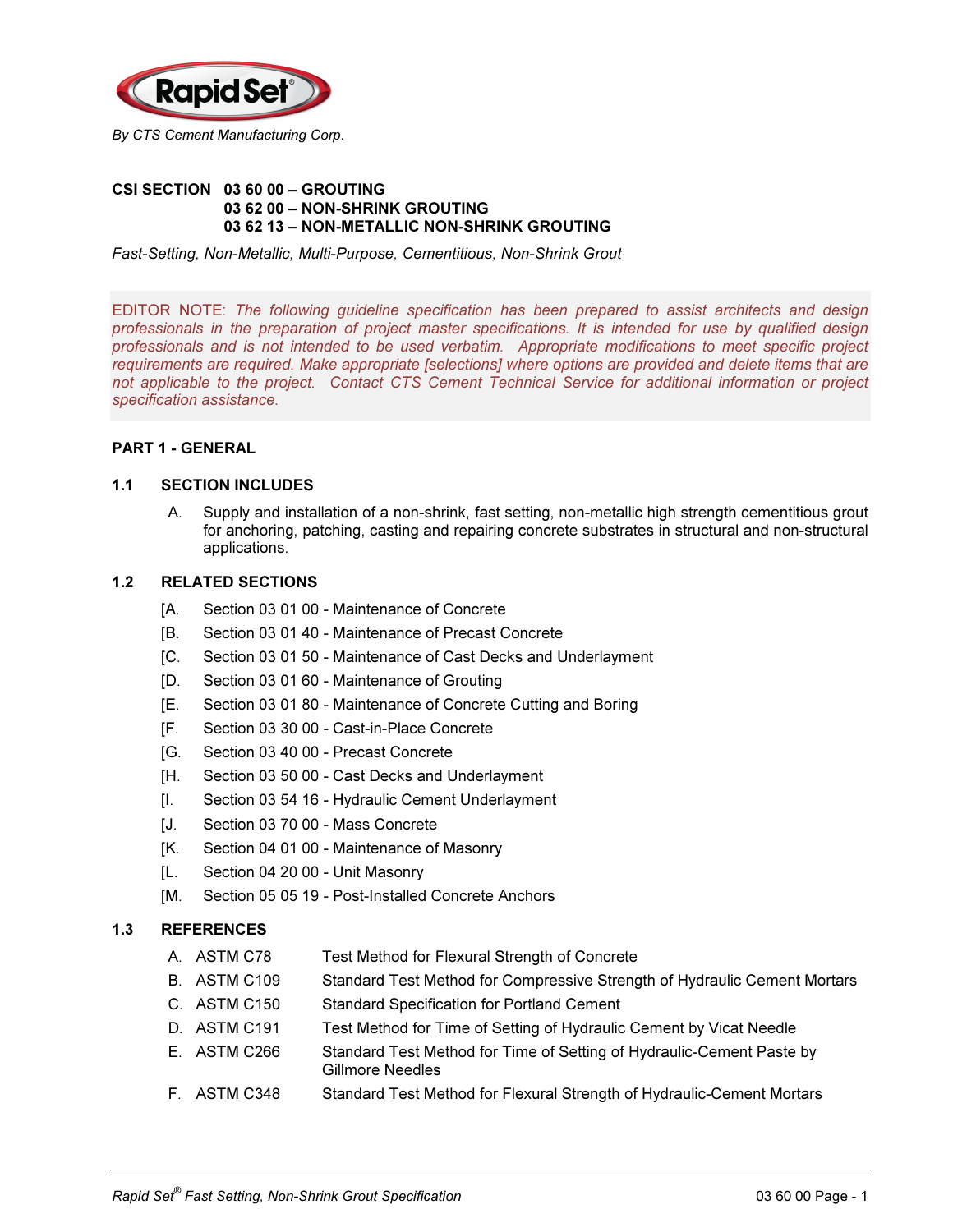

By CTS Cement Manufacturing Corp.

- G. ASTM C827 Test Method for Change in Height at Early Ages of Cylindrical Specimens from Cementitious Mixtures
- H. ASTM C939 Test Method for Flow of Grout for Preplaced Aggregate Concrete (Flow Cone Method)
- I. ASTM C1090 Standard Test Method for Measuring Changes in Height of Cylindrical Specimens of Hydraulic-Cement Grout
- J. ASTM C1107 Standard Specification for Packaged Dry, Hydraulic-Cement Grout (Non-shrink)
- K. ACI 301 Specification for Structural Concrete
- L. ACI 318 Building Code Requirements for Structural Concrete
- M. CRD-C 621 Corps of Engineers Specification for Non-Shrink Grout

## 1.4 SUBMITTALS

- A. General: Submit samples and manufacturer's product data sheets, installation instructions, etc. in accordance with Division 01 General Requirements Submittal Section.
- B. Test Data: Submit qualified testing data that confirms compliance with specified performance requirements.

## 1.5 QUALITY ASSURANCE

- A. Qualifications:
	- 1. Manufacturer:
		- a. Must have marketed non-shrink grouting materials in the United States for at least five years and must have completed projects of the same general scope and complexity.
		- b. Grout and complementary admixture materials must be manufactured by or approved for use by CTS Cement Manufacturing Corp. (800-929-3030, www.CTScement.com) and distributed by the same or an authorized CTS Cement dealer.
	- 2. Applicator:
		- a. Must be experienced and competent in installation of rapid hardening, non-shrink grouting materials and provide evidence of a minimum of five years experience in work similar in size and scope to that required by this section.

#### 1.6 DELIVERY, STORAGE, AND HANDLING

- A. Delivery: Deliver products in original, unopened, undamaged packaging with manufacturer's identification (i.e., brand logo, product name, weight of packaged unit, lot number).
- B. Storage: Store products in a dry location, covered, out of direct sunlight, off the ground, and protected from moisture. Maintain storage temperature required by the manufacturer. Keep materials dry until used. Store bulk sand in a well-drained area on a clean, solid surface. Cover sand to prevent contamination.
- C. Handling: Handle products in accordance with manufacturer's published recommendations.

## 1.7 SITE / ENVIRONMENTAL CONDITIONS

A. Temperature: Maintain ambient and surface temperatures between 45°F (7°C) to 90°F (32°C). Do not apply grout materials if ambient temperature falls below 45°F (7°C) within 24 hours of application. Protect grout from uneven and excessive evaporation during dry weather, windy conditions and strong blasts of dry air.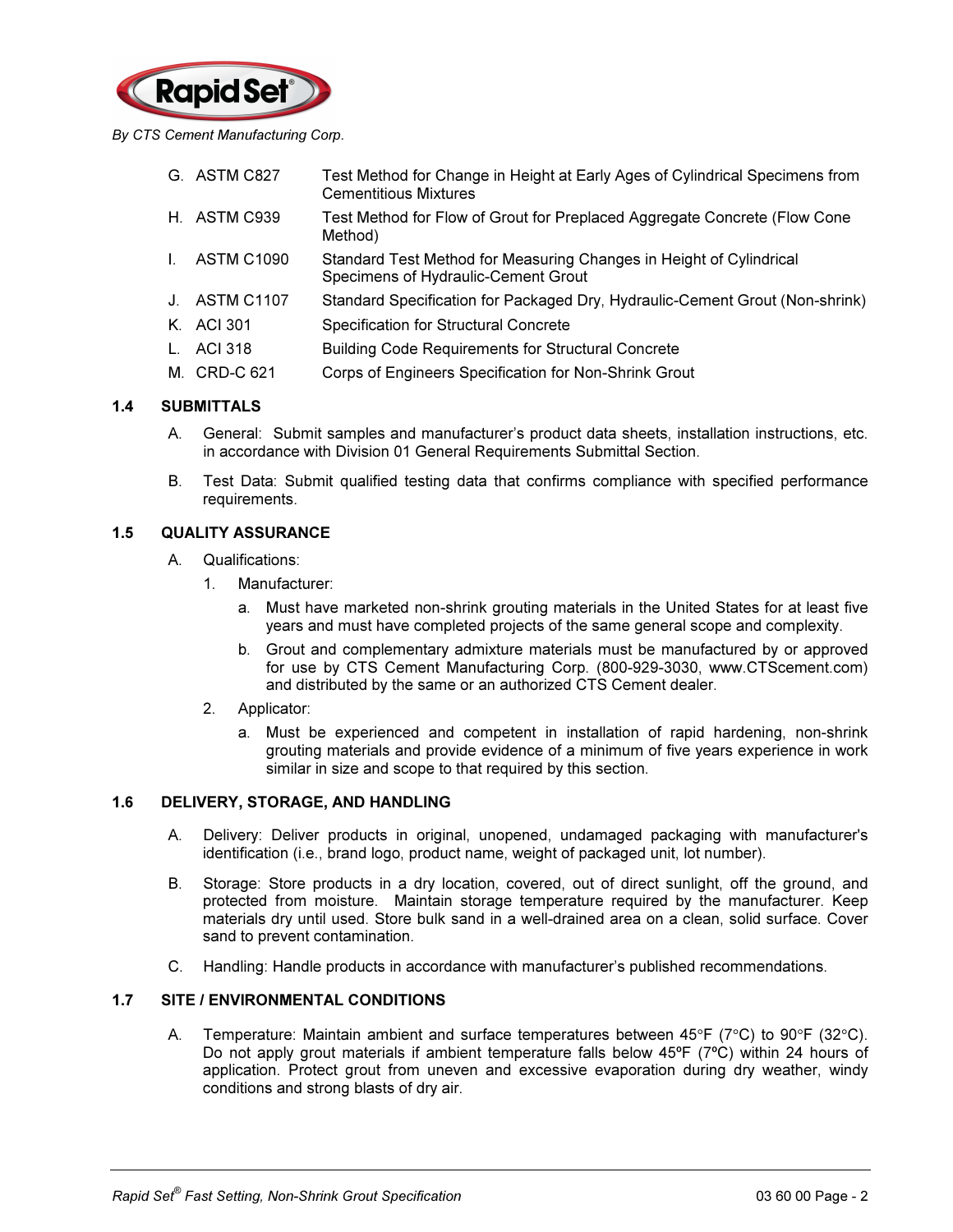

- B. Inclement Weather: Do not apply grout materials during inclement weather unless appropriate protection is employed.
- C. Sunlight Exposure: Avoid, whenever possible, installation of grout materials in direct sunlight which could adversely affect aesthetics.
- D. Substrate: Prior to installation, the substrates must be inspected for surface contamination or other conditions that may adversely affect the performance of the grouting materials and be free of residual moisture.

## 1.8 COORDINATION AND SCHEDULING

- A. Coordinate installation of grout materials with all other trades to avoid impeding other construction.
- B. Sufficient manpower must be provided to ensure continuous application and timely finishing.

## PART 2 - PRODUCTS

## 2.1 MANUFACTURERS

- A. Basis of Design: CTS Cement Manufacturing Corp., 11065 Knott Avenue, Cypress, CA 90630 (800-929-3030, www.CTScement.com).
- B. Components: Obtain grout and complementary admixture materials manufactured by CTS Cement from authorized distributors. No substitutions or additions of other materials are permitted without prior written permission from the manufacturer for this project.

#### 2.2 MATERIALS

- A. Fast Setting, Non-Shrink, Cementitious Grout
	- 1. CementAll<sup>®</sup>: a pre-packaged, high-performance, fast-setting, multi-purpose, non-metallic, cementitious, non-shrink grout and concrete repair material mixed with water on site. Suitable for use in wet environments and any application where high durability and rapid strength gain are desired. Structural strength is achieved in one (1) hour. Suitable for structural and non-structural applications.
	- 2. Additives and admixture materials must be approved for use by CTS Cement Manufacturing Corp. prior to use. (800-929-3030, www.CTScement.com)
- B. Water: Clean, potable water free of deleterious amounts of silt and dissolved salts.

## 2.3 MATERIAL PROPERTIES

- A. Fast Setting, Non-Shrink, Cementitious Grout
	- 1. Compliance with: ASTM C1107, Grade B, ASTM C1090, ASTM C827, Corps of Engineers CRD-C 621.
	- 2. Minimum performance requirements: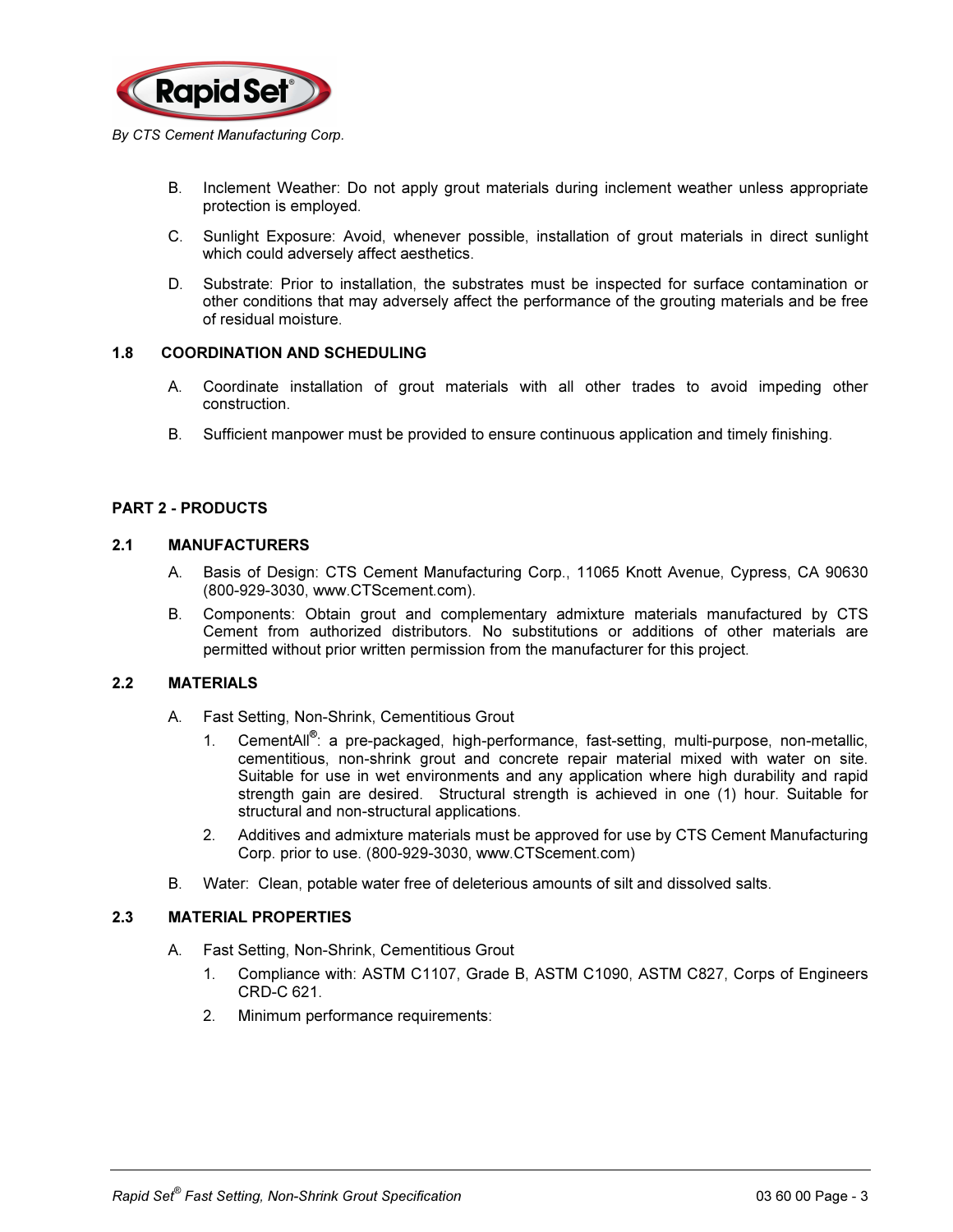

| <b>Set Time</b>                                      | <b>Initial Set</b>                              | 15 minutes                                                    |
|------------------------------------------------------|-------------------------------------------------|---------------------------------------------------------------|
| (ASTM C191 Modified)                                 | <b>Final Set</b>                                | 35 minutes                                                    |
| <b>Compressive Strength</b><br>(ASTM C109 Modified*) | 1 Hour<br>3 Hours<br>1 Day<br>7 Days<br>28 Days | 3,000 psi<br>5,000 psi<br>6,000 psi<br>7,000 psi<br>9,000 psi |

\*Data obtained at flow consistency 102 by ASTM C1437, after Final Set

## 2.4 RELATED MATERIALS

- A. Admixtures: Do not add additional dry materials such as cement, sand, additives or admixtures. Mix only with water. All additives and admixture materials must be approved for use by CTS Cement Manufacturing Corp. prior to use. (800-929-3030, www.CTScement.com)
- B. Concrete Cleaner: Citrus-based concrete cleaner to clean and strip dirt, grease and laitance from surfaces to receive grout.
- C. Curing: Prevent rapid water loss from grout during the first 48 hours by use of
	- 1. Wet Burlap Method
	- 2. Curing Compound compliant with ASTM C309 Type I, Class B.

# PART 3 - EXECUTION

#### 3.1 EXAMINATION

- A. Verify project site conditions under provisions of Section 01 00 00.
- B. Compliance: Comply with manufacturer's instructions for installation of grouting materials.
- C. Coordinate installation with adjacent work to ensure proper sequencing of construction.
- D. Protect adjacent and surrounding surfaces not specified to receive grout with necessary means to ensure protection against overspray, water or other harmful debris.
- E. Advise Contractor of discrepancies preventing proper installation of grouting materials. Do not proceed with the work until unsatisfactory conditions are corrected.

#### 3.2 PREPARATION

- A. Mechanically roughen surfaces and remove all loose, unsound, contaminated material.
- B. Bonding surfaces must be clean, sound, and free from any materials that may inhibit bond such as oil, dirt, asphalt, sealing compounds, acids, wax and loose dust and debris.
- C. Reinforcing steel must be free from rust and all other materials that may inhibit bond.

EDITOR NOTE: Add special requirements related to the replacement of reinforcement that has lost too much cross sectional area.

D. Thoroughly saturate the area to receive grout with water for a minimum of 4 hours, preferably 24 hours, before grout placement. Remove any standing water before material placement.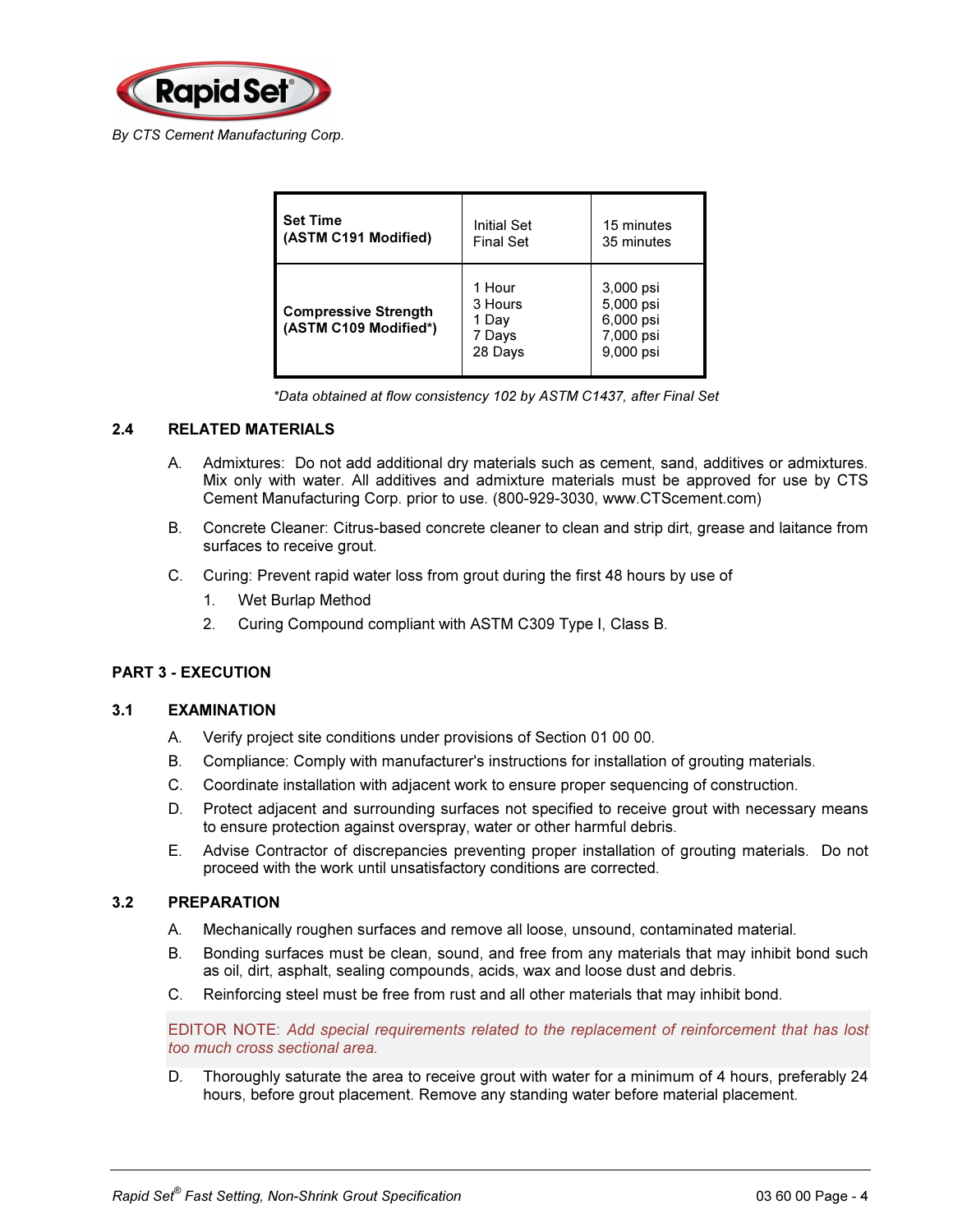

#### By CTS Cement Manufacturing Corp.

- E. Minimum substrate temperature must be 45°F (7°C) and maximum substrate temperature 90°F  $(32^{\circ}C)$ .
- F. For formed grouting applications, construct watertight, non-absorbent forms. Build forms 1 inch higher than the bottom of the plate and 1 to 3 inches between the side of the plate and the form.
- G. Joints must be sealed with foam, caulk or putty.
- H. Provide vent holes to avoid air entrapment.
- I. Provide a head placement of a 45 degree angle to facilitate placement for grout pour.

## 3.3 MIXING

- A. CementAll®: Comply with manufacturer's printed instructions and the following:
	- 1. Organize installation personnel and equipment before mixing begins.
	- 2. Mix with water using 3 to 5 quarts (2.8L to 4.7L) per 55 lb. bag. Use less water to achieve higher strengths. Do not exceed 5 quarts (4.7L) of water per bag.
		- a. Additives: To extend working time, use Rapid Set® SET Control retarding admixture or cold mix water. To increase fluidity and workability, use Rapid Set® FLOW Control plasticizing admixture. Any other additives or admixture materials must be approved for use by CTS Cement Manufacturing Corp. prior to use. (800-929-3030, www.CTScement.com)
	- 3. Add water to the mixing container. While mixing in a power driven mechanical mixer, such as a mechanical mortar mixer or drill mounted mixer, add CementAll® . Mix for the minimum time required to achieve a lump-free, uniform consistency (approximately 1 to 3 minutes). Do not retemper.
	- 4. Never mix by hand. Do not re-temper, add water, or remix after the grout stiffens. Grout that stiffens before use must be discarded.

## 3.4 APPLICATION

- A. CementAll®: Comply with manufacturer's printed instructions and the following:
	- 1. Verify that all substrates and ambient temperatures are between  $45^{\circ}F$  (7°C) to 90°F (32°C) and will remain within range until the grout has reached final set.
	- 2. Have all required tools, equipment and materials organized and as close to the grouting area as possible.
	- 3. Place, consolidate and screed quickly to allow for maximum finishing time. Use a method of consolidation that eliminates air voids.
	- 4. Material may be troweled, floated or broom finished. On flat work, do not install in layers. Install in full-depth sections and progress horizontally.
	- 5. Do not wait for bleed water. Apply final finish as soon as possible.

# 3.5 CURING

A. Wet cure grout materials by keeping all exposed surfaces wet for a minimum of one (1) hour. Begin curing as soon as the surface starts to lose its moist sheen.

 OPTION: Apply curing compound in accordance with ASTM C309 immediately after finishing or upon final set. Apply curing compound to all exposed grout surfaces after forms are removed.